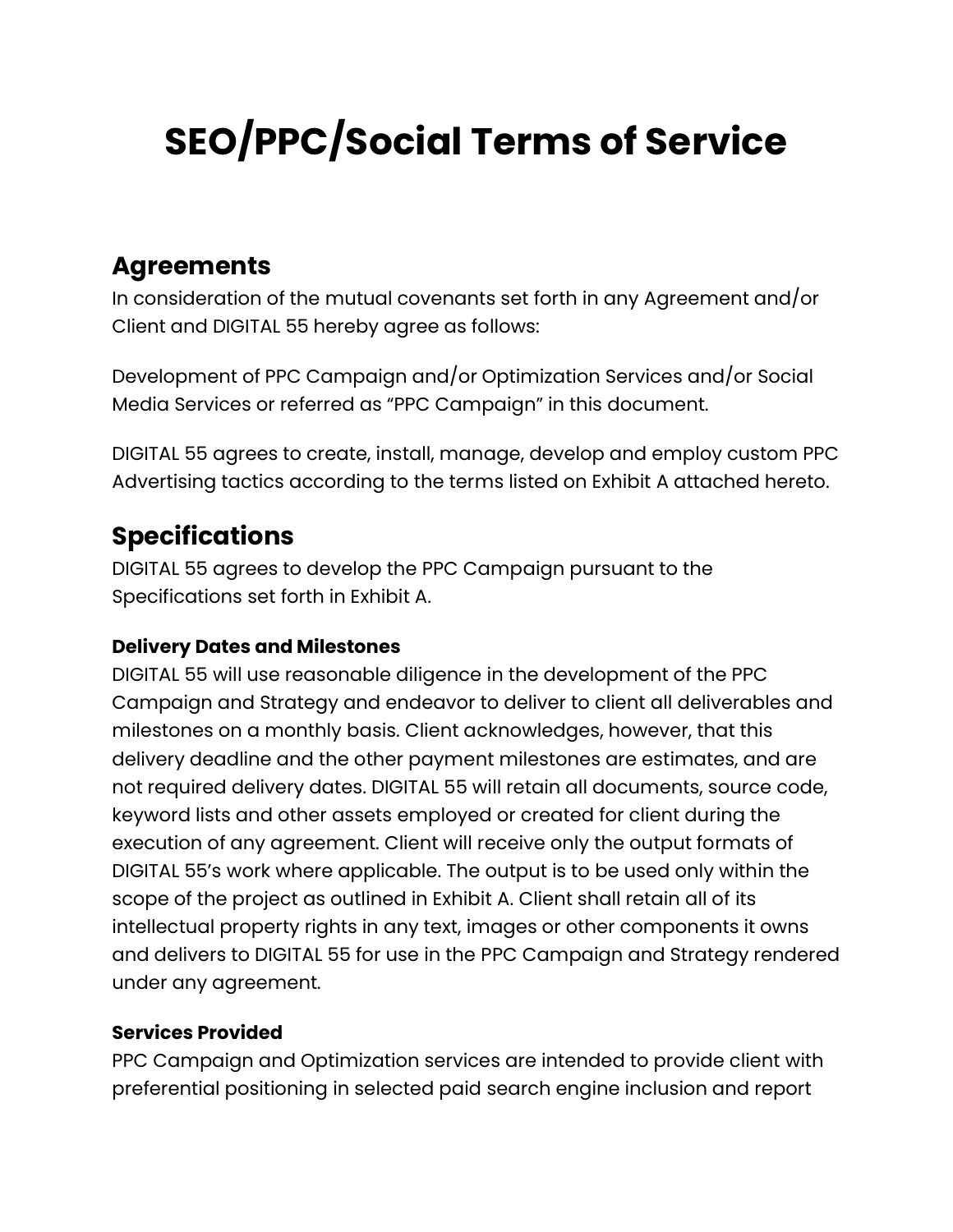results on an ongoing and timely basis. Some of the PPC Campaign and Optimization tactics include:

#### **1.1 PPC Keyword Selection Services**

DIGITAL 55 will manage a list of keywords and phrases relevant to client's desired search terms based upon

### **Research conducted by DIGITAL 55**

Competitive analysis of keyword terms currently in market use. Other client-provided analytics and metrics for particular terms or phrases.

# **1.2 PPC Campaign Components, Implementation, Ongoing Research and Reporting Services**

### **Advertising Copy**

DIGITAL 55 can write or modify Client's advertising copy that is designed to drive high quality traffic to client web site(s) based upon the various keywords identified and selected in section 1.1. Click-through rates shall be tracked and copywriting shall be adjusted based on these reports.

### **Campaign Budgeting**

DIGITAL 55 and client shall agree upon an initial budget for all PPC efforts.

### **Campaign Creation and Implementation**

DIGITAL 55 shall set up independent PPC accounts in client name with all agreed-upon PPC Advertising Networks and subject to the agreed-upon budgets. DIGITAL 55 shall create various campaigns with varying advertising copy, keywords and demographic targeting based on the DIGITAL 55's research. Campaigns may differ in copywriting and keyword usage based upon the individual PPC advertiser.

DIGITAL 55 may create special Web Pages ("landing pages") to which all click-through actions. Creative services rendered under any Agreement may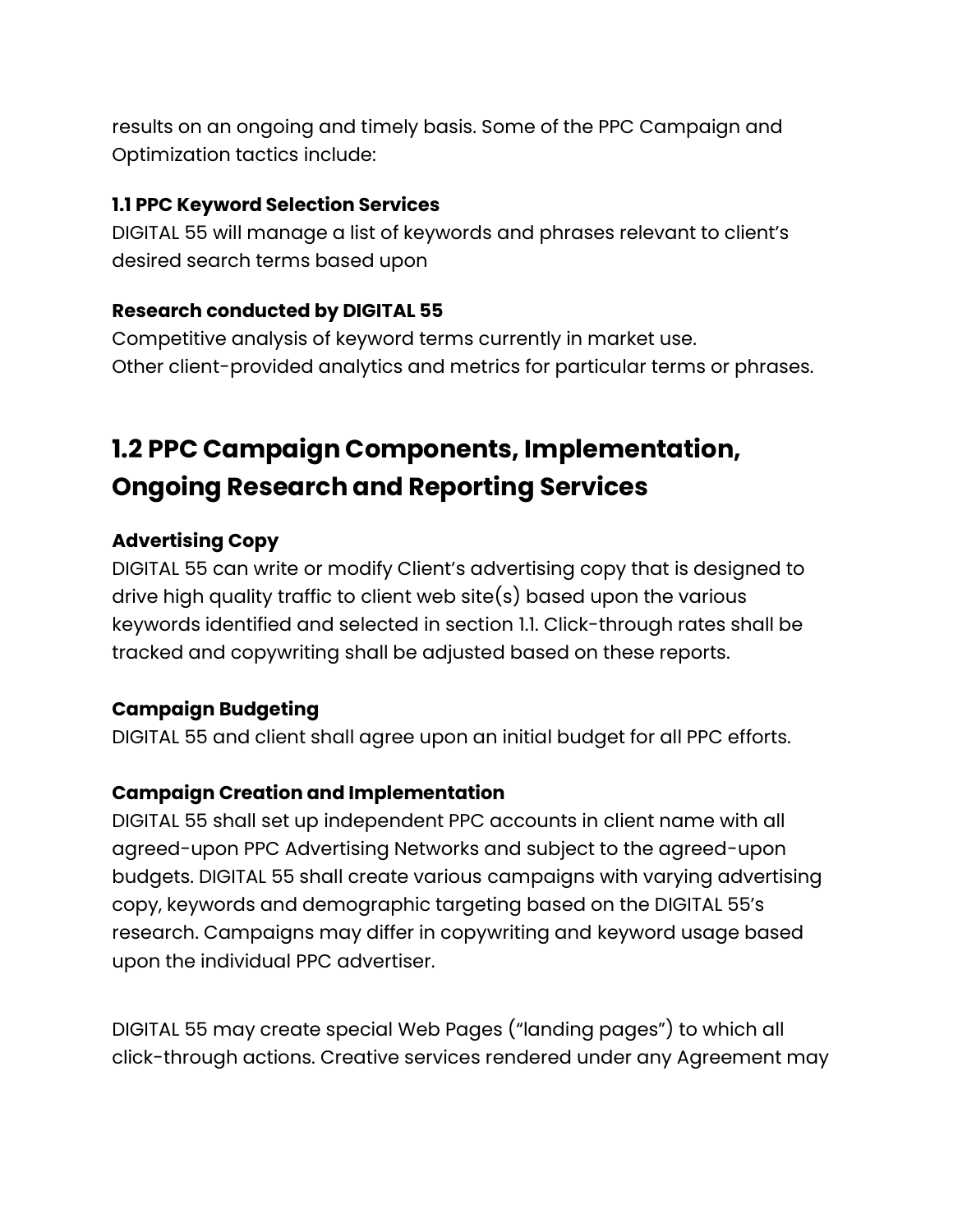be subject to separate Web Design and Development fees and terms and conditions.

### **Monitoring and Reporting**

DIGITAL 55 shall monitor and manage client's PPC campaign and monitor CPC (cost per click) rates. Bids may be adjusted in order to maximize high quality traffic. Non-performing keywords may be removed from the PPC campaign based on the results of this reporting. Reports shall be provided to client on a monthly basis if proposal identifies it.

### **1.3 ROI and Conversion Tracking Software**

In the event that it is deemed necessary and vital to install ROI tracking or other metric measurement software, DIGITAL 55 can monitor and configure software packages ("the Installation" or the "Software") for certain fees. DIGITAL 55 shall not be responsible for keeping copies, back-ups or any other form of the Software after turning over the original copies to client. DIGITAL 55 will not maintain the Installation, updates, or any daily tasks required for the maintenance of the Software under any agreement.

DIGITAL 55 will not manage or maintain copies of licenses for any of the software packages or installations under any Agreement.

# **1.4 Service Disclaimers**

Client acknowledges the following with respect to services:

a) DIGITAL 55 accepts no responsibility for policies of PPC Advertising Networks, third-party search engines, directories or other web sites ("Third-Party Resources") that DIGITAL 55 may submit to with respect to the classification or type of content it accepts, whether now or in the future. Client's web site or content may be excluded or banned from any Third-Party Resource at any time. Client agrees not to hold DIGITAL 55 responsible for any liability or actions taken by Third-Party Resources under any Agreement. b) Client acknowledges the nature of many of the resources DIGITAL 55 may employ under any Agreement are competitive in nature. DIGITAL 55 does not guarantee position, consistent positioning, or specific placement for any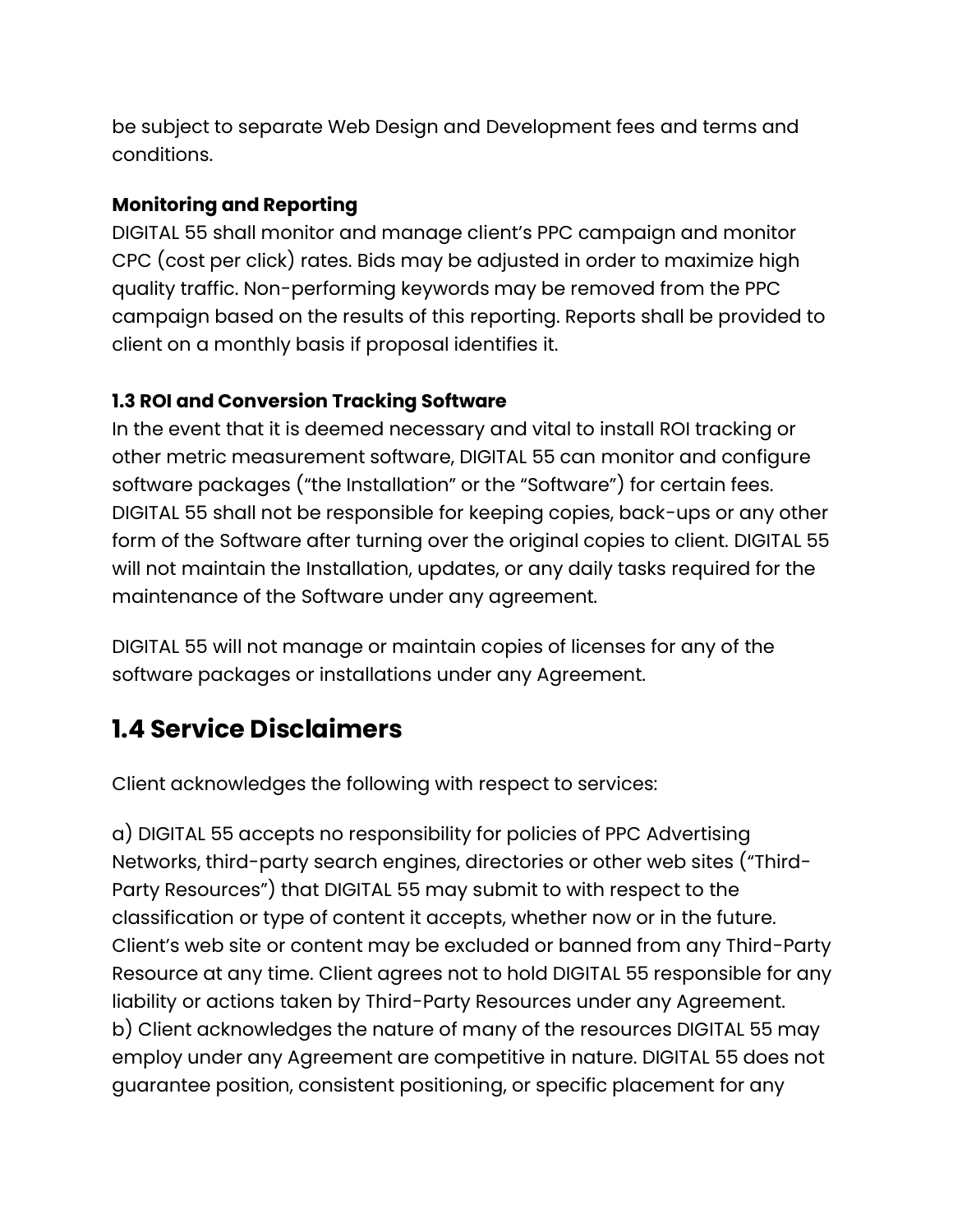particular PPC keyword, phrase or search term. Client acknowledges that DIGITAL 55's past performance is not indicative of any future results client may experience.

c) Client acknowledges that PPC Advertising may be subject to the individual advertising network's policies and procedures. Each edit or change made to any resources employed by DIGITAL 55 may repeat these inclusion times.

d) Client acknowledges that any of the PPC advertising networks; search engines, directories or other resources may block, prevent or otherwise stop accepting submissions for an indefinite period of time.

e) Client acknowledges that PPC advertising networks or search engines may drop listings from its database for no apparent or predictable reason. DIGITAL 55 shall re-submit resources to the search engine based on the current policies of the search engine in question and whether pay inclusion programs are being used.

f) DIGITAL 55 will endeavor to make every effort to keep client informed of any changes that DIGITAL 55 is made aware of that impact any of the PPC Campaign and Strategy and the execution thereof under any Agreement. Client acknowledges that DIGITAL 55 may not become aware of changes to third-party resources, industry changes or any other changes that may or may not affect PPC campaign.

g) Client acknowledges that DIGITAL 55 cannot guarantee the exact placement of client's advertising; its availability or availability related to the funds in the client's account. Client is solely responsible for all advertising fees and must maintain adequate funds in any third-party accounts in order to maintain inclusion in these resources.

#### **Compensation**

For all of DIGITAL 55's services under any Agreement, client shall compensate DIGITAL 55, in cash, pursuant to the terms of Exhibit A attached hereto. In the event client fails to make any of the payments referenced in Exhibit A by the deadline set forth in Exhibit A, DIGITAL 55 has the right, but is not obligated, to pursue any or all of the following remedies: (1) terminate the Agreement, (2) remove equipment, software, services or resources owned by DIGITAL 55, whether leased to client by DIGITAL 55 or not and any DIGITAL 55 personnel or staff from client location(s), or (3) bring legal action.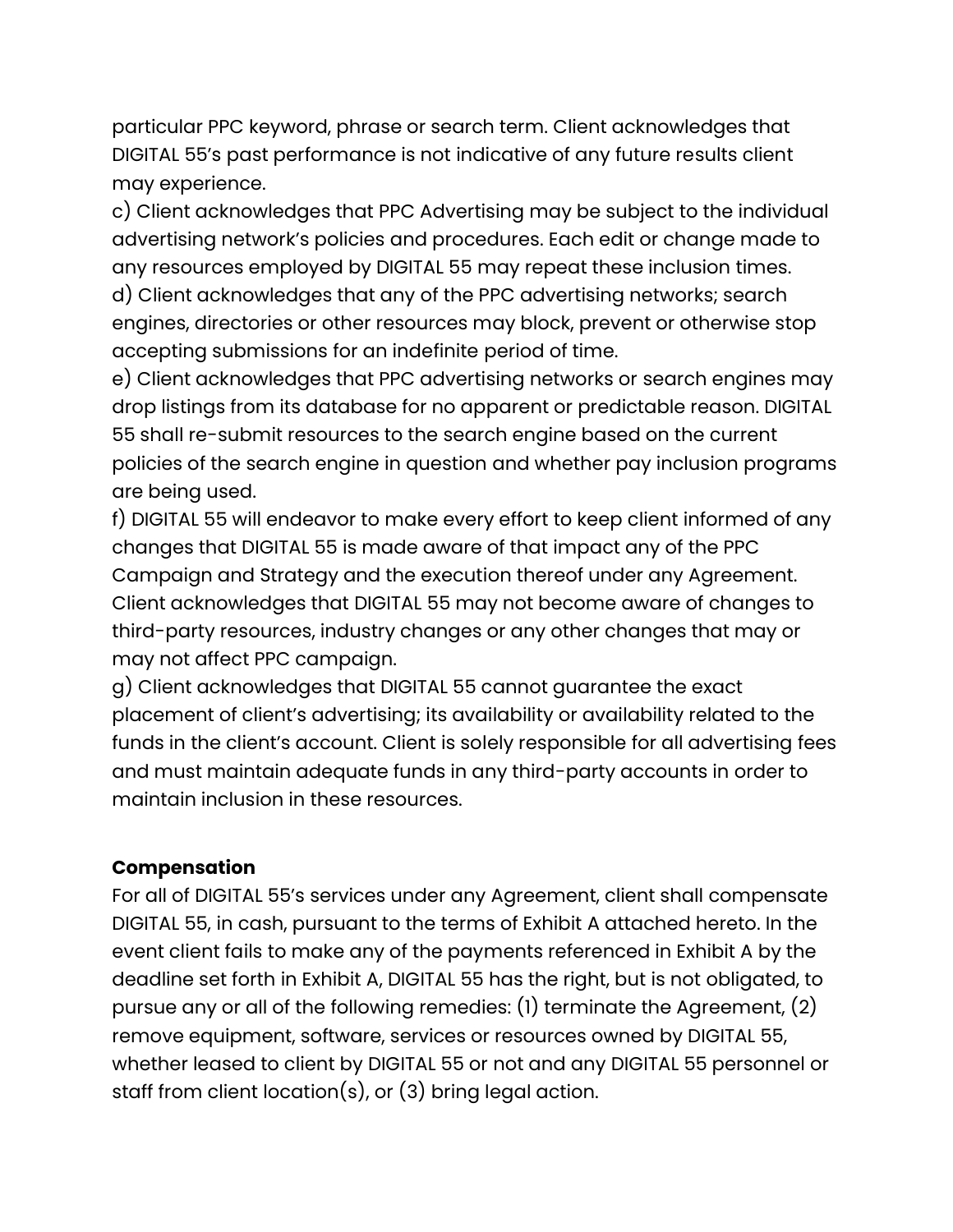### **Confidentiality**

Client and DIGITAL 55 acknowledge and agree that the Specifications and all other documents and information related to the development of PPC Campaign (the "Confidential Information") will constitute valuable trade secrets of DIGITAL 55. Client shall keep the Confidential Information in confidence and shall not, at any time during or after the term of any agreement, without DIGITAL 55's prior written consent, disclose or otherwise make available to anyone, either directly or indirectly, all or any part of the Confidential Information.

### **Limited Warranty and Limitation on Damages**

Client waives any warranty, express or implied. Client waives any claim for damages, direct or indirect, and agrees that its sole and exclusive remedy for damages (either in contract or tort) is the return of the consideration paid to DIGITAL 55 as set forth in Exhibit A attached hereto.

### **Independent Contractor**

DIGITAL 55 shall be retained as independent contractor. DIGITAL 55 will be fully responsible for payment of its own income taxes on all compensation earned under any agreement. Client will not withhold or pay any income tax, social security tax, or any other payroll taxes on DIGITAL 55's behalf. DIGITAL 55 understands that it will not be entitled to any fringe benefits that client provides for its employees generally or to any statutory employment benefits, including without limitation worker's compensation or unemployment insurance.

#### **Equipment**

Client agrees to make available to DIGITAL 55, for DIGITAL 55's use in performing the services required by any agreement, such items of hardware and software as client and DIGITAL 55 agree are reasonably necessary for such purpose. Client agrees to make available any access to services deemed necessary by DIGITAL 55 to fulfill its obligations under any agreement.

### **General Provisions**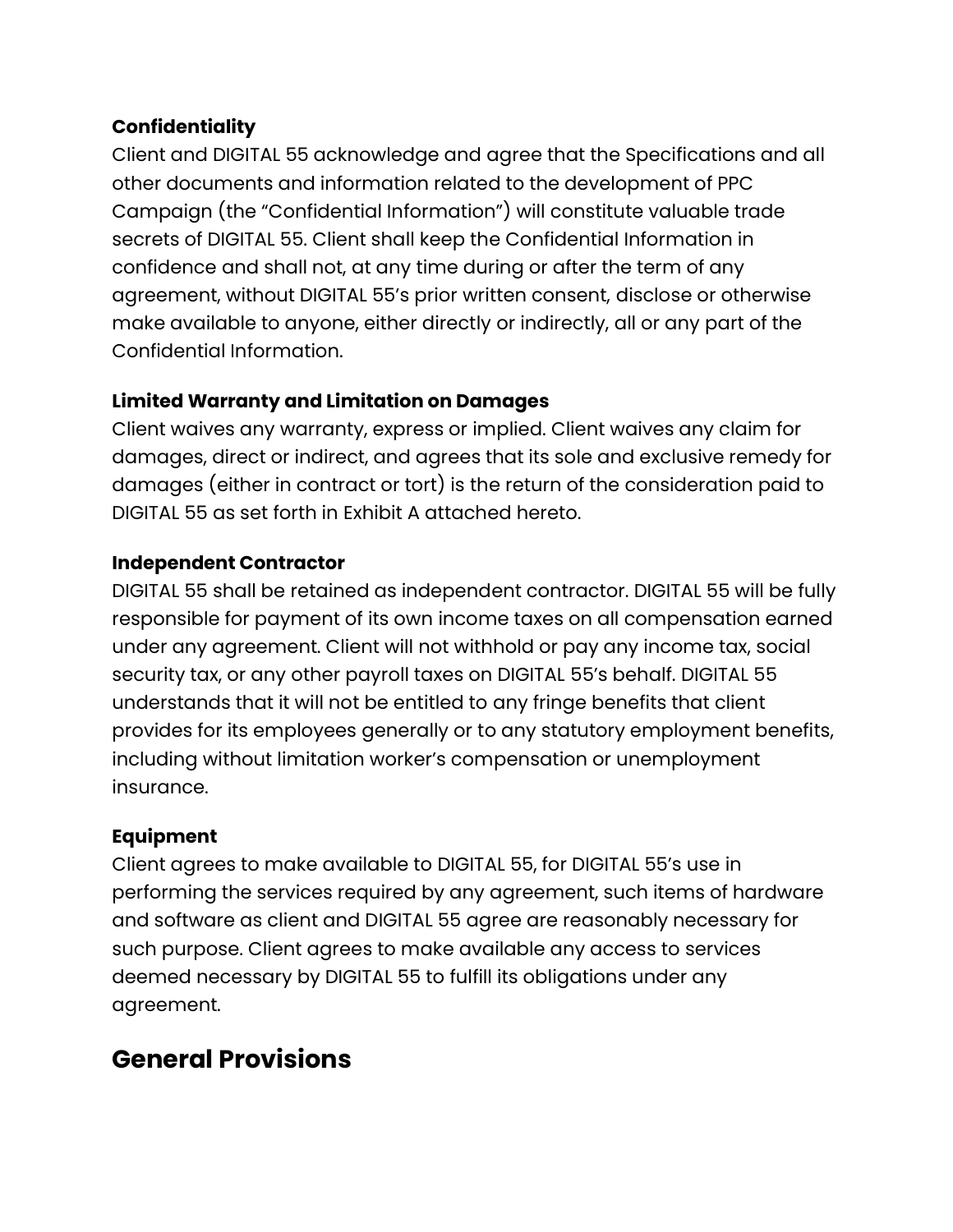### **2.1 Entire Agreement**

Any agreement contains the entire agreement between the parties relating to the subject matter hereof and supersedes any and all prior agreements or understandings, written or oral, between the parties related to the subject matter hereof. No modification of any agreement shall be valid unless made in writing and signed by both parties hereto.

### **2.2 Governing Law**

Any agreement shall be governed by and construed in accordance with the laws of the state of Ohio. Exclusive jurisdiction and venue shall be in the State of Ohio.

### **2.3 Binding Effect**

Any agreement shall be binding upon and inure to the benefit of client and DIGITAL 55 and their respective successors and assigns, provided that DIGITAL 55 may not assign any of its obligations under any agreement without client's prior written consent.

### **2.4 Waiver**

The waiver by either party of any breach or failure to enforce any of the terms and conditions of any agreement at any time shall not in any way affect, limit, or waive such party's right thereafter to enforce and compel strict compliance with every term and condition of any agreement.

### **2.5 Good Faith**

Each party represents and warrants to the other that such party has acted in good faith, and agrees to continue to so act, in the negotiation, execution, delivery, performance, and any termination of any agreement.

### **2.6 No Right to Assign**

Client has no right to assign, sell, modify or otherwise alter any agreement, except upon the express written advance approval of DIGITAL 55, which consent can be withheld for any reason.

### **2.7 Right to Remove Resources**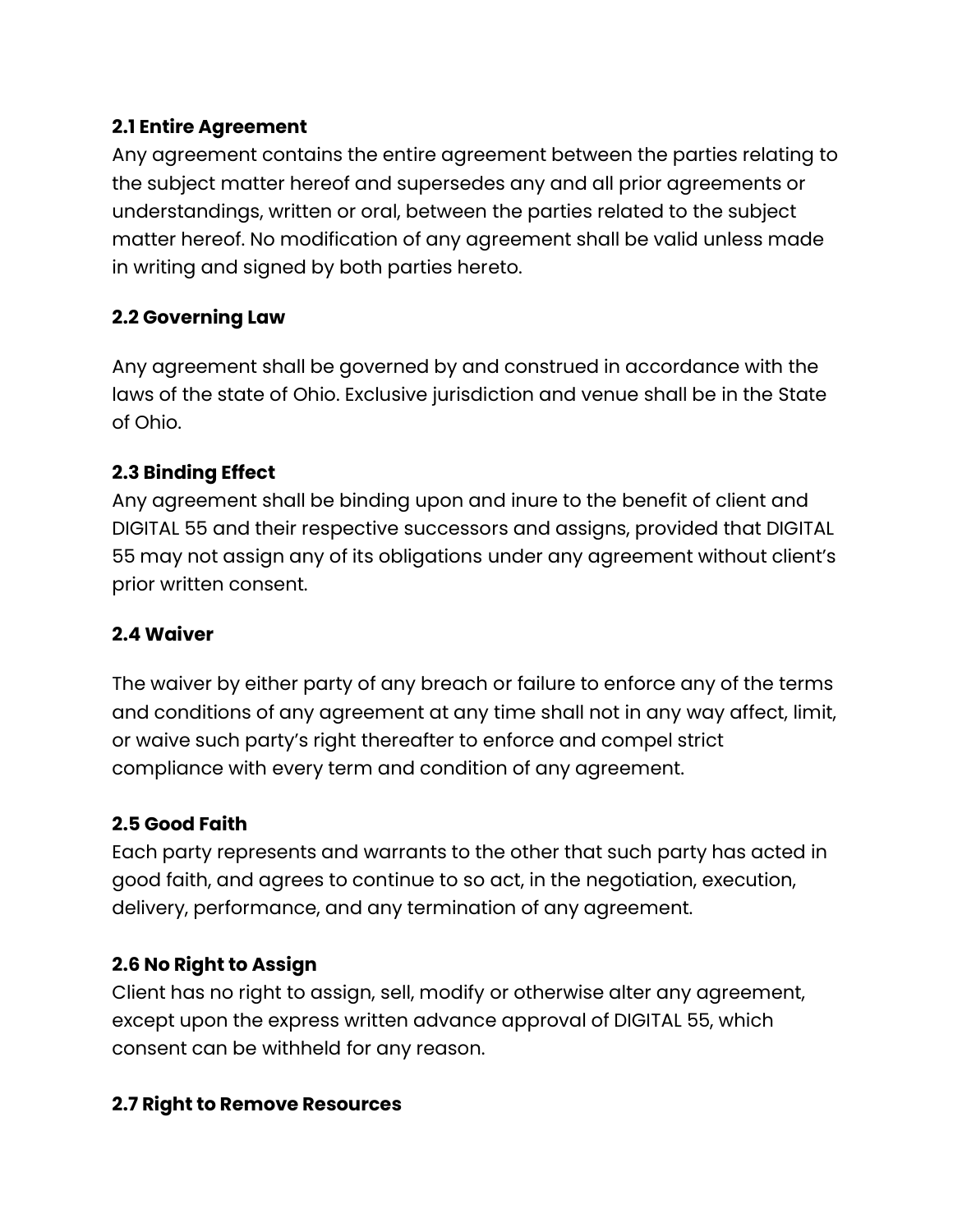In the event client fails to make any of the payments set forth on Exhibit A within the time prescribed in Exhibit A, DIGITAL 55 has the right to remove any PPC campaign under DIGITAL 55 control until payment is paid in full, plus accrued late charges of 2% per month.

### **2.8 Indemnification**

Client warrants that everything it provides DIGITAL 55 to employ in the PPC campaign is legally owned or licensed to client. Client agrees to indemnify and hold DIGITAL 55 harmless from any and all claims brought by any third party relating to any aspect of the PPC campaign, including but without limitation, any and all demands, liabilities, losses, costs and claims including attorney's fees arising out of injury caused by client's products/services, material supplied by client, copyright infringement, and defective products sold via the PPC campaign. Client agrees to indemnify DIGITAL 55 from responsibility for problems/disruptions caused by third-party services that client may use, such as merchant accounts, shopping carts, shipping, hosting services, real-time credit card processing and other services that relate to the ownership and operation of the PPC campaign.

### **2.9 Use of Material for Promotional Purposes**

Client grants DIGITAL 55 the right to use its work in producing the PPC campaign for promotional purposes and/or to cross-link it with other advertising developed by DIGITAL 55. Client grants DIGITAL 55 the right to list reference or otherwise identify client as a client of DIGITAL 55 in DIGITAL 55's advertising and marketing.

### **2.10 No Responsibility for Loss**

DIGITAL 55 will have no responsibility for any third party disrupting, intruding or otherwise copying files in part or in whole on all or any part of the work performed for the PPC campaign. DIGITAL 55 is not responsible for any down time, lost files, improper links or any other loss that may occur in the operation of the PPC campaign under any agreement.

### **2.11 Right to Make Derivative Works**

DIGITAL 55 will have the exclusive rights in making any derivative works from any of its work, practices, coding, programming or other work in regards to the PPC campaign.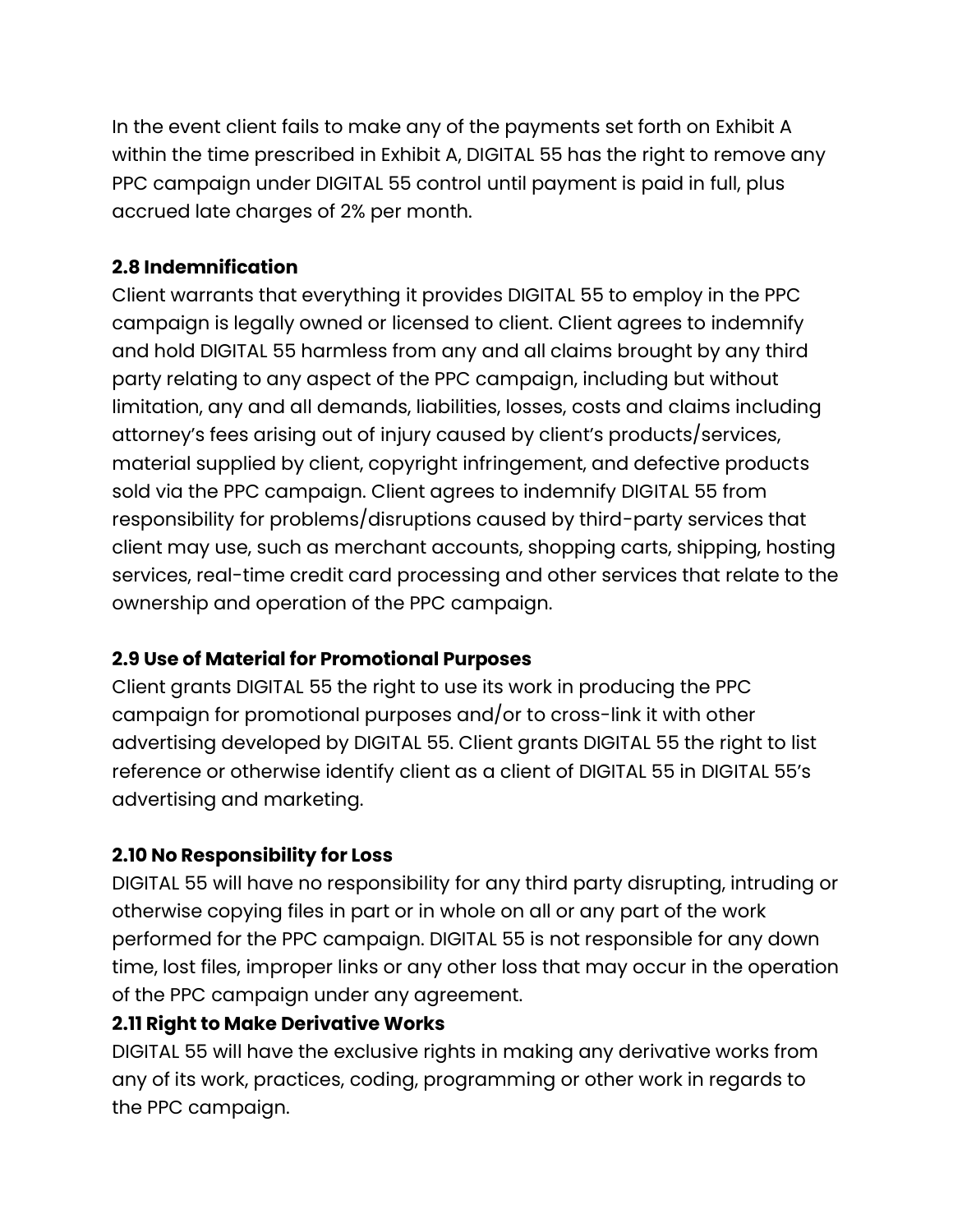### **2.12 Attorney's Fees**

In the event any party to any agreement employs an attorney to enforce any of the terms of the Agreement, the prevailing party shall be entitled to recover its actual attorney's fees and costs, including expert witness fees.

### **2.13 Identification of DIGITAL 55**

Client agrees that DIGITAL 55 identification may be annotated, and remain within the code or on the web site as the authors. Client also agrees to put DIGITAL 55's copyright notices on the PPC campaign reports and the relevant content therein.

### **2.14 Transfer of Rights**

In the event DIGITAL 55 is unable to continue maintenance of the PPC campaign services, non-exclusive rights to the PPC campaign will be granted to client. Transfer of Rights does not apply to non-transferable third-party licenses and proprietary material owned by the developers.

# **Exhibit A**

Some of the tactics DIGITAL 55 will utilize as part of it's service offering are as follows:

- Individual ads monitored and poor performers replaced with new ad copy
- Keyword performance analyzed and poor performing keywords eliminated
- Keyword opportunities identified based on ad and keyword performance
- Ad groups created or modified based on ad and keyword performance
- Ad and keyword bids modified to maximize high quality traffic
- Recommendations made to improve landing page performance
- Competitor campaigns reviewed to identify keywords, ad and landing pages opportunities
- Monthly statistics and account changes report sent
- Phone call tracking and recording for analytics purposes

By purchasing our PPC services the client understands that DIGITAL 55 may not execute all of these tactics, and will use its best judgment which tactics to